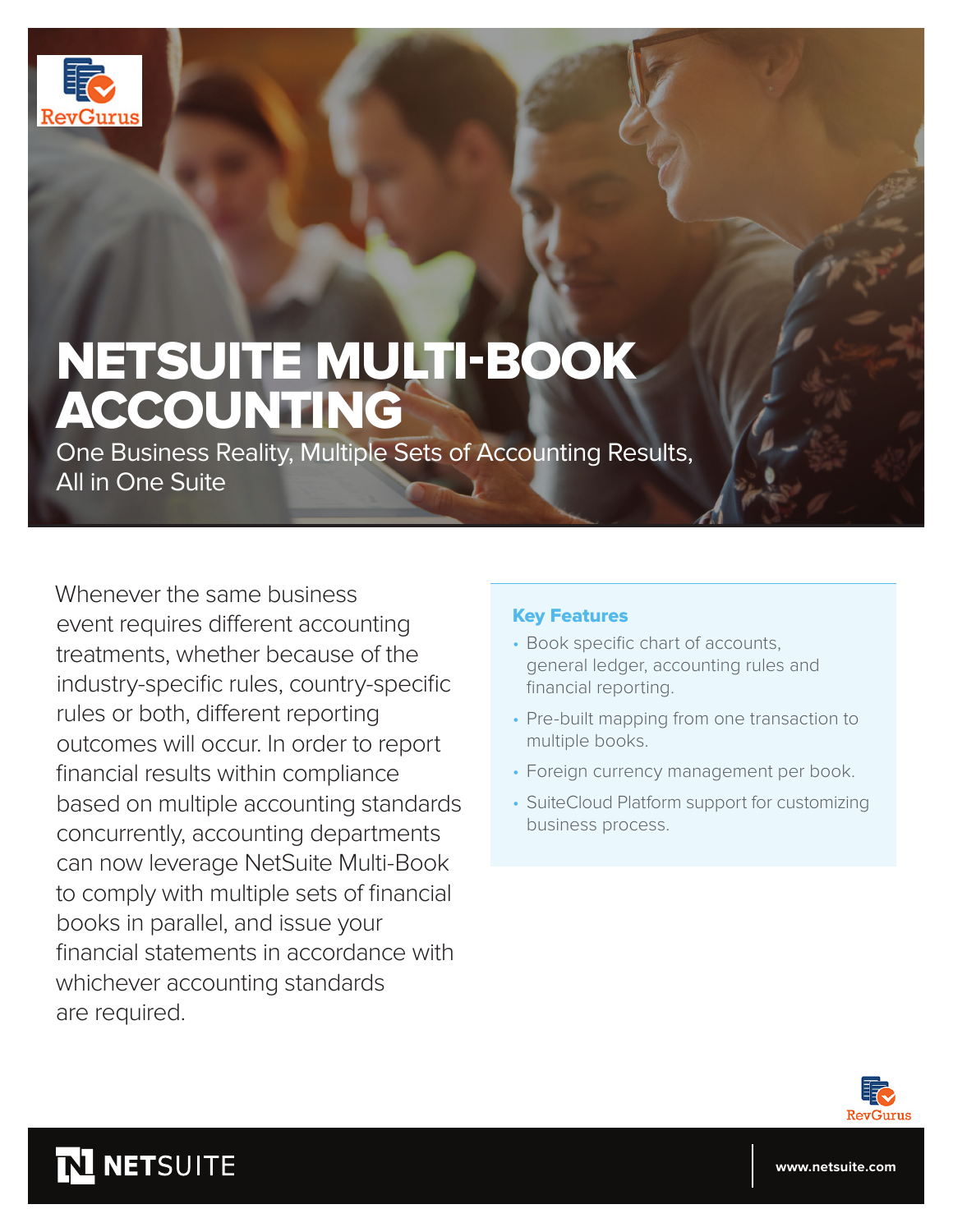# **Product Highlights**

Automated Accounting Rule-Driven Engine NetSuite Multi-Book eliminates data entry replication and reduces the need for error-

prone manual adjustments from your accounting and reporting processes due to managing unique sets of books per accounting standard. Using a powerful rule-driven engine, accounting departments can create business transactions while automatically posting the activity to all books efficiently, in accordance with the appropriate accounting standards.

With pre-built mapping capabilities between your primary and secondary charts of accounts, the NetSuite Multi-Book engine can record all book-specific activity based on a single business transaction for the general ledger, revenue recognition, expense amortization, depreciation, P&L allocations and more.

### Comprehensive Reporting & Analysis

NetSuite Multi-Book makes it easier than ever to perform financial reporting and analysis for each of your books. With an intuitive user interface dashboard and toolset that doesn't require developers or technical resources, end-users will have self-serve access to drill down quickly and easily into the real-time answers they need.

Standard financial reports are available out-ofthe-box for internal and external reporting as well as customizable saved searches to analyze and manage key performance indicators.

#### Foreign Currency Management

Accounting departments can use NetSuite Multi-Book to record transactions using unique book-specific functional currencies. Based on exchange rates stored in the system, NetSuite Multi-Book can automatically calculate the general ledger impact for all books, including



**Primary Book.** An example of how NetSuite Multi-Book understands the relationship between subsidiary and book.